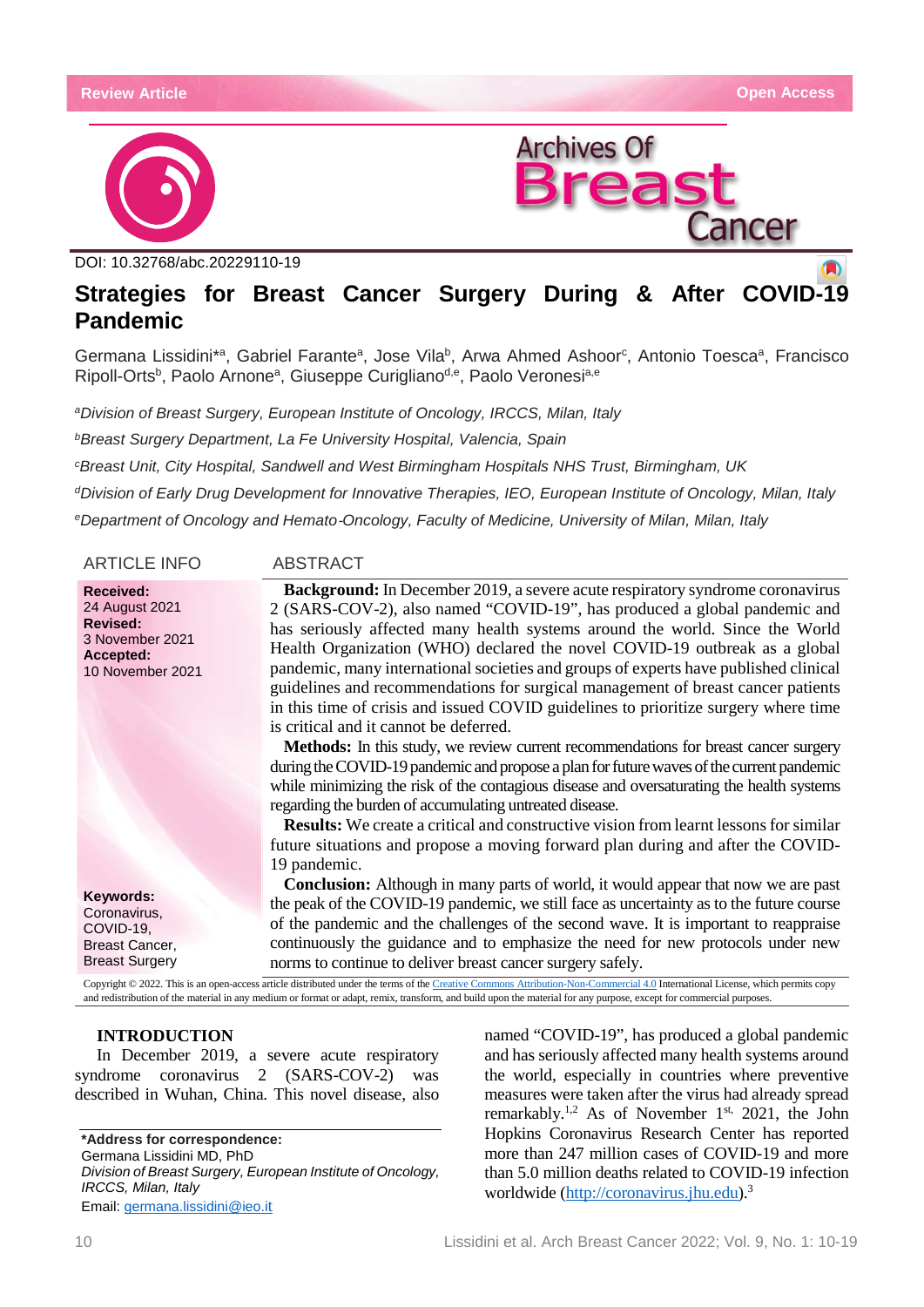

Because the disease is contagious, hospitals had to reduce access to elective patients to avoid the spread of infectious disease among health care workers and non-COVID hospitalized patients. Furthermore, with a high percentage of patients requiring admission to intensive care units (ICU) for mechanical ventilation, many health systems have been overwhelmed.

Breast cancer is the commonest malignancy in women worldwide. Over 80% of breast cancer patients undergo primary surgery, the main curative modality in early breast cancer.<sup>4</sup> Moreover, since the World Health Organization (WHO) declared the novel COVID-19 outbreak as a global pandemic, many international societies and groups of experts have published clinical guidelines and recommendations for surgical management of breast cancer patients in this time of crisis and issued COVID guidelines to prioritize surgery for whom time is critical and cannot be deferred. $4-10,12$ 

The measures implemented as a result of the published recommendations have led to a drastic reduction in the number of patients who had access to screening and second level radiological examinations to finalize the diagnosis of breast cancer, significantly decreasing breast surgery outpatient clinical activity to more than 80% compared with that from the same period in 2019 at the European Institute of Oncology.13

In this study, we analyze expert recommendations and guidelines from leading specialty groups and societies in breast cancer surgery during the first COVID-19 pandemic wave. Moreover, we create a critical and constructive vision from learned lessons for similar future situations and propose a moving forward plan during and after the COVID-19 pandemic.

## **METHODS**

This research was carried out using the following electronic database: MEDLINE, ISI Current Contents database, Cochrane Library database, Google scholar and PubMed from November 1, 2019 to January, 2021. Keywords used were Coronavirus, COVID-19, Breast Cancer, Corona Crisis, Breast Surgery, Breast Cancer Screening and Breast Cancer Guidelines. Relevance of publications was evaluated from titles at the beginning, then from abstracts. Concerning inclusion criteria, studies were included if they fulfilled specific eligibility criteria such as the combination of keywords to focus on the subject of COVID-19 and breast surgery. We included all the relevant scientific publications written in English. Non-scientific commentary, reports, and newspaper articles were excluded from the analysis.

#### **RESULTS**

Surgical breast cancer guidelines and recommendations from leading specialty societies around the world were reviewed from March 2020 to January 2021: the Association of Breast Surgery (ABS), the Association of Cancer Surgery (BASO), the European Society of Medical Oncology (ESMO), the COVID 19 Pandemic Breast Cancer Consortium (PBCC), the Cancer Care Ontario (CCO), the Society of Surgical Oncology (SSO), the Japanese Breast Cancer Society (JBCS), and the Breast Surgeons of Australian and New Zealand  $(BSAnz)$ .<sup>5–12</sup> An special communication from the Editorial Board of The Breast (experts from Europe) on triage, prioritization and treatment of breast cancer during the COVID-19 pandemic was also reviewed.  $6-8,10,12,14-17$  Many developed countries with the best healthcare systems in the world have been hit hard by the pandemic and have proposed recommendations limiting both medical and surgical activity not related to coronavirus disease. We summarized the 8 articles included in Table 1.

#### *Guidelines and Recommendation*

In the UK, on March 15, 2020, the Association of Breasts surgery (ABS) suggested that UK breast units develop a plan to be implemented as the pandemic worsens. Given the potential of medical staff shortage and theatres, measures were to be adapted in order to prioritize which breast cancer patients receive surgical treatment.<sup>5</sup> All UK breast units have managed to operate with various numbers and levels of prioritization depending on their location, capacity and availability of resources.

Clinic referrals were triaged and only those with the highest index of suspicion were seen, and clips were put in all cancers when biopsy was performed, especially those candidates for neoadjuvant therapy. At the beginning, theatre space was limited, so surgical priority was given to estrogen receptor (*ER*) negative patients first, then human epidermal growth factor 2 (*HER2*) positive patients, and then pre-menopausal *ER+* patients. Post-menopausal *ER+* patients were commenced on primary endocrine until further notice. Neoadjuvant chemotherapy was prescribed only for inoperable disease, with no aims to downstage from mastectomy to breast conserving surgery (BCS) or to perform axillary conservation. No immediate breast reconstruction was performed. Mastectomy and delayed reconstruction were offered at a later date.5,6

All cases were discussed in the breast MDT which has continued with the new COVID-19 measures including some virtual participations, where the risk/benefit ratio was considered and tailored care was offered to some individualized cases, such as considerations for the use of genomic testing OncotypeDx performed on the core biopsy to identify patients most likely to benefit from chemotherapy.18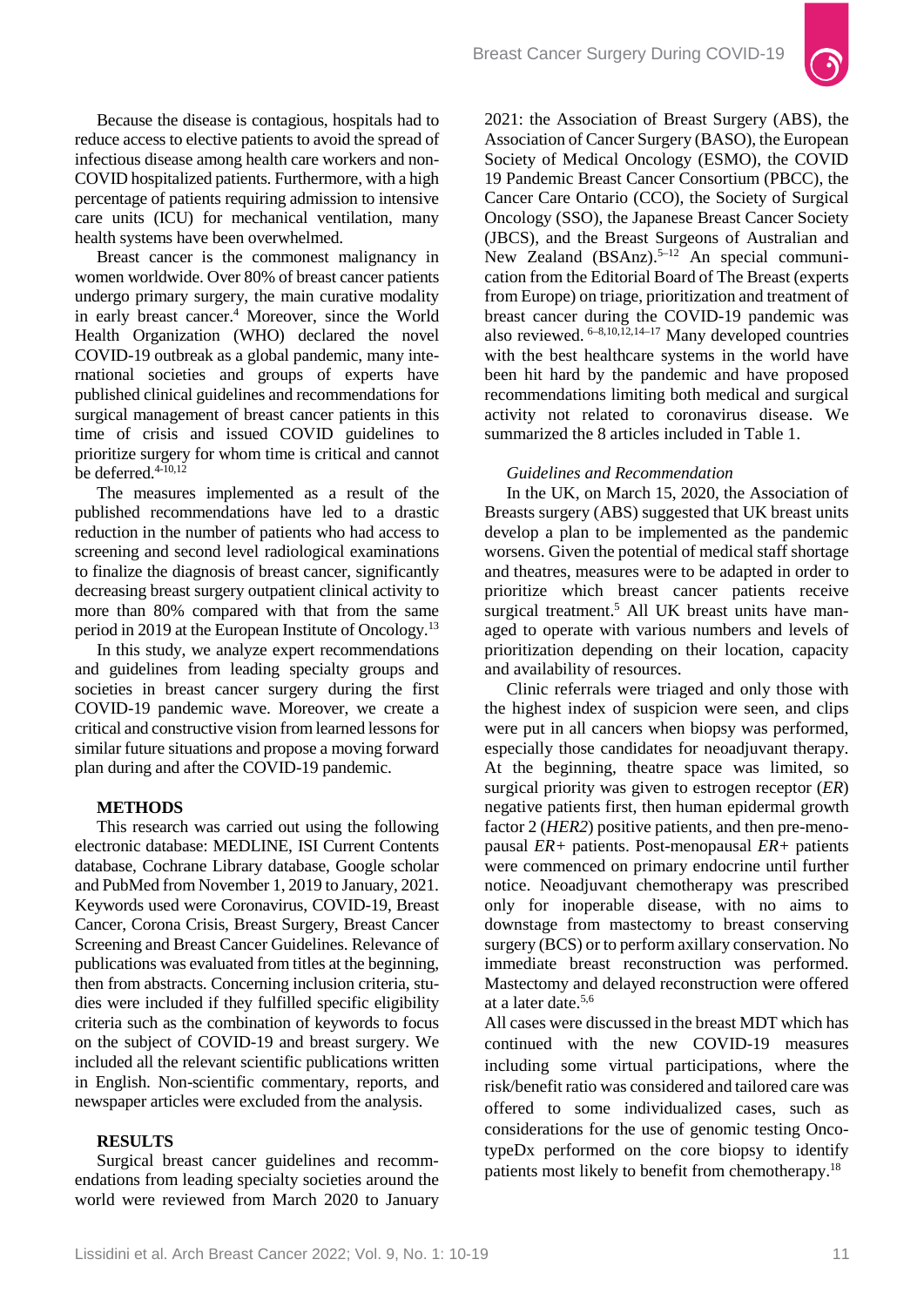| <b>Recommandations</b>                                                                                                                                                                                                                                 | <b>ABS</b>   | <b>BASO</b> | <b>ESMO</b>  | <b>PBCC</b>  | CCO          | <b>SSO</b>   | <b>JBCS</b>  | <b>BSAnz</b> |
|--------------------------------------------------------------------------------------------------------------------------------------------------------------------------------------------------------------------------------------------------------|--------------|-------------|--------------|--------------|--------------|--------------|--------------|--------------|
| Breast cancer care (surgery,<br>systemic therapy or radiation<br>therapy) prioritisations<br>according to categories<br>depending on patients'<br>clinical conditions or clinical<br>needs or resources.                                               | $\mathbb{R}$ |             | $\mathbb{R}$ | $\mathbf R$  | $\mathbf R$  |              | $\mathbf R$  | $\mathbb{R}$ |
| Deliver a one stop service for<br>patients referred with a high<br>suspicion of cancer.                                                                                                                                                                | $\mathbb{R}$ |             |              |              |              |              |              | $\mathbb{R}$ |
| Breast cancer imaging<br>prioritization, e.g.,<br>ultrasound, short interval<br>mammogram follow-up,<br>MRI.                                                                                                                                           |              | $\mathbf R$ | $\mathbf R$  | $\mathbb{R}$ | $\mathbf R$  |              | $\mathbf R$  |              |
| All patients to be discussed in<br>an MDT. The risk/benefit<br>ratio needs to be then<br>discussed with the patient at<br>an individual level.                                                                                                         | $\mathbb{R}$ |             |              |              | $\mathbf R$  |              |              |              |
| Judicious use of neoadjuvant<br>chemotherapy in appropriate<br>patients.                                                                                                                                                                               | ${\bf R}$    | $\mathbf R$ | $\mathbf R$  | $\mathbf R$  |              | $\mathbf R$  | $\mathbb{R}$ | $\mathbb{R}$ |
| Prioritizing who is offered<br>surgery based on risk of<br>disease, e.g., when surgical<br>capacity is compromised,<br>primary systemic therapy for<br>ER positive or HER2 positive<br>cases, with surgery reserved<br>only for triple negative cases. | $\mathbf R$  | $\mathbf R$ | $\mathbb{R}$ | $\mathbb{R}$ | $\mathbb{R}$ | $\mathbf R$  | $\mathbb{R}$ | $\mathbf R$  |
| In radiation therapy, the use<br>of hypofractionation where<br>clinically appropriate is<br>recommended to reduce<br>visits.                                                                                                                           |              |             | $\mathbb{R}$ | $\mathbb{R}$ | $\mathbf R$  |              | $\mathbf R$  |              |
| Women with DCIS may omit<br>radiation therapy, especially<br>those with ER positive<br>lesions taking adjuvant<br>endocrine therapy, or low<br>risk disease.                                                                                           |              |             | $\mathbf R$  | $\mathbf R$  |              |              | $\mathbf R$  |              |
| The use of neoadjuvant<br>endocrine therapy to enable<br>deferral of surgery in early<br>clinical stage, ER positive,<br>lobular, or with cancers with<br>low genomic scores.                                                                          | $\mathbb{R}$ |             | $\mathbb{R}$ | $\mathbf R$  |              | $\mathbb{R}$ | $\mathbf R$  | $\mathbb{R}$ |

**Table 1**. Highlighted recommendations for breast cancer care during COVID-19 pandemic published by recognized international societies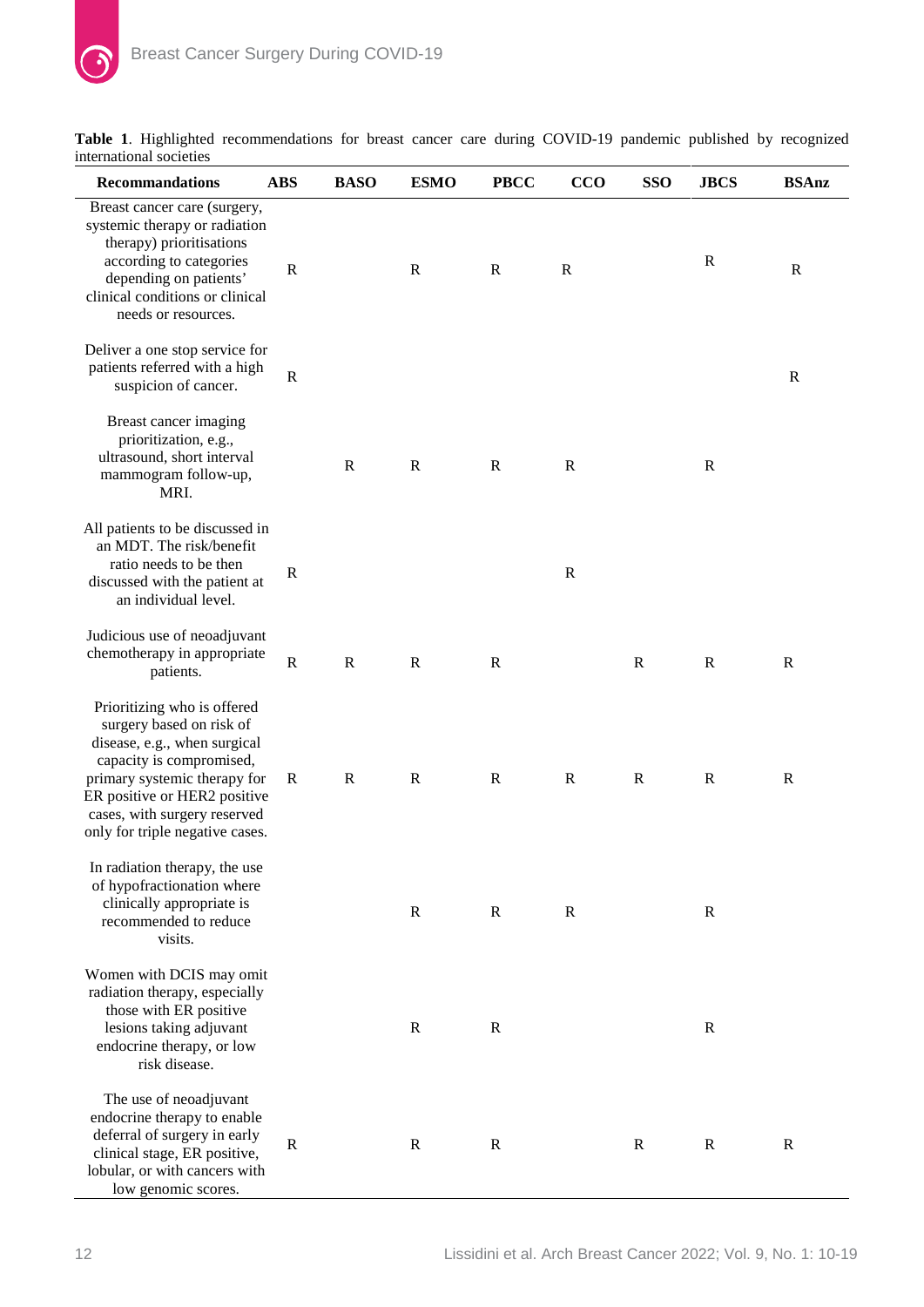

| <b>Recommandations</b>                                                                                                                                                                                                                                       | <b>ABS</b>   | <b>BASO</b>  | <b>ESMO</b> | <b>PBCC</b>  | CCO          | <b>SSO</b>   | <b>JBCS</b>  | <b>BSAnz</b> |
|--------------------------------------------------------------------------------------------------------------------------------------------------------------------------------------------------------------------------------------------------------------|--------------|--------------|-------------|--------------|--------------|--------------|--------------|--------------|
| Benefits of the recommended<br>treatment and risks associated<br>with Covid-19 should be<br>discussed with patients<br>including those undergoing<br>IBR.                                                                                                    | $\mathbb{R}$ |              |             |              |              |              |              |              |
| Immediate reconstruction<br>with implant or expander can<br>be considered in selected<br>patients, subject to local<br>theatre capacity and low<br>complication rate. Prolonged<br>autologous reconstruction<br>should not be offered or can<br>be deferred. |              | $\mathbb{R}$ |             | $\mathbb{R}$ |              |              |              |              |
| Deferring risk reducing<br>surgery and delayed<br>reconstruction.                                                                                                                                                                                            | $\mathbf R$  | $\mathbf R$  | ${\bf R}$   |              |              | ${\bf R}$    | $\mathbb{R}$ | $\mathbb{R}$ |
| Outpatient remote<br>consultations when<br>appropriate.                                                                                                                                                                                                      | $\mathbb{R}$ | $\mathbb{R}$ | $\mathbf R$ | $\mathbb{R}$ |              | $\mathbb{R}$ | $\mathbb{R}$ | $\mathbb{R}$ |
| The use of appropriate<br>personal protective<br>equipment.                                                                                                                                                                                                  | $\mathbf R$  |              |             |              | $\mathbb{R}$ |              |              | $\mathbb{R}$ |
| When available and<br>recruitment restarts,<br>appropriate clinical trials<br>should be considered.                                                                                                                                                          | $\mathbb{R}$ |              |             |              |              |              |              |              |

Abbreviations: ABS (Association of Breast Surgery), BASO (The British Association of Surgical Oncology), ESMO (European Society of Medical Oncology), PBCC (Covid-19 Pandemic Breast Cancer Consortium: representatives from the American Society of Breast Surgeons, the National Accreditation Program for Breast Centers, the National Comprehensive Care Network, the Commission on Cancer and the American College of Radiology, (CCO) Cancer care Ontario, SSO (Society of Surgical Oncology), JBCS (Japanese Breast Cancer Society), BSAnz (Breast Surgeons from Australia and New Zealand), R (Recommends), MRI (Magnetic Resonance Imaging), MDT (multidisciplinary team meeting), ER (estrogen receptor), HER (Human Epidermal Receptor), DCIS (Ductal Carcinoma In Situ), IBR (Immediate breast reconstruction)

Also, adjuvant radiotherapy guidelines have been deployed based on evidence such as the reduction in the number of fractions to 5, as per the FAST and FAST forward trials, to decrease the time spent and travel to radiation therapy.19 Across the UK, a partnership has been established between the private hospitals to provide ongoing, COVID free sites for breast surgery in some regions. Surgery was performed as day case and followed up and all regions managed to operate, although the number and level of urgency of the cases varied regionally.<sup>5</sup> Several strategies have been implemented, where surgery was initially put on hold for benign disease, risk reduction surgery, immediate reconstructions and oncoplastic procedures. At the start, patients were offered the standard surgical procedures of mastectomy, wide local excision, sentinel node biopsy and axillary clearance. Waiting lists were created for patients with

surgical delays: such as those on primary endocrine therapy, ductal carcinoma in situ (DCIS) tumors, candidates of immediate and delayed reconstruction and prophylactics surgery.

On March 23, 2020, the Society of Oncological Surgery (SOS) published their recommendations based on the opinion of experts for the surgical treatment of patients with breast cancer within the conditions of the pandemic. In general, they considered that surgery could be deferred in most of newly breast cancer cases except clinical stage IA triple negative*/HER2+* tumors and those with progressive disease on systemic therapy, angiosarcoma and malignant phyllodes tumors. If patients were candidates for neoadjuvant hormonal or chemotherapy, this would be the first treatment of choice, and neoadjuvant therapy was given to large size tumors,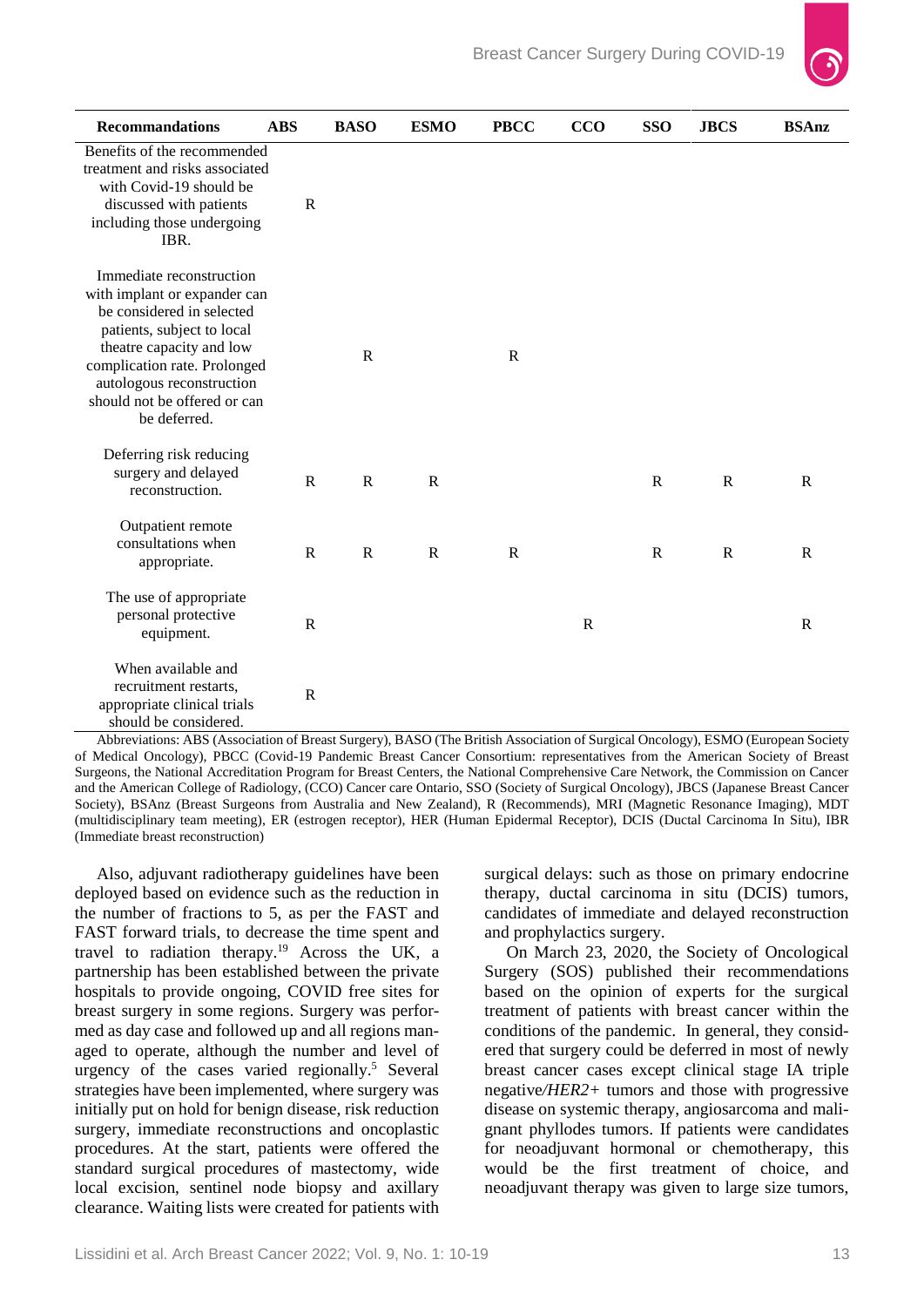for stage IB or by the decision of the breast multidisciplinary team (MDT).<sup>10</sup>

The European Society for Medical Oncology (ESMO) proposed delaying surgery using a stratification system based on the priority of the surgery and divided patients into four groups: urgent, high, intermediate and low priority. They proposed delaying breast surgery after 8 weeks in patients with low priority, including patients with DCIS tumors and post-menopausal patients with luminal A-like cancer.<sup>7</sup>

At the same time, an expert opinion panel from USA and Canada published their recommendations for prioritization, treatment, and triage of breast cancer patients during the COVID-19 pandemic.<sup>8,9</sup> Similar to ESMO, the authors proposed stratifying patients into three groups of priority for breast cancer surgery: A, B and C, from the highest to lowest priority. For those in priority C category, breast surgery can be indefinitely delayed until the pandemic has resolved. The priority C group includes, among others, most patients with DCIS tumors, and cT1 N0 *ER+/HER2-* breast cancer.<sup>15,20</sup>

Following the same surgical recommendations as the American and European colleagues, the group of Breast Surgeons from Australia & New Zealand and the Japan Breast Cancer Society published their guidelines for the management of breast cancer patients during the COVID pandemic. Both groups established priority groups for breast surgery and for the management of patients with neoadjuvant therapy. $11,12$ 

Regarding patients needing prophylactic mastectomies, risk reduction mastectomies and benign pathology, they were deferred for a minimum of 3 months. Regarding reconstructive breast surgery, delayed two-stage reconstruction was recommended to be deferred to a minimum of three months and immediate reconstructions was to be avoided, where patients were offered standard mastectomy with delayed reconstruction.<sup>14,21</sup>

*Proposed Plan for Future Pandemic*

As we move forward, and the considerations to be taken to 'catch up' with cases postponed during the peak of COVID-19 pandemic, we suggest the following strategy to be implemented to resume and to keep providing breast cancer surgery:

- Provide a one stop service for patients referred with a high suspicion of cancer in the triple assessment clinic.

- All treatment decisions should be undertaken with the agreement of the MDT, balancing risk and benefits of treatment in the context of the specific

pandemic level, together with a case by case discussion for Oncoplastic Surgery.

- Single pre-op consultation visit with diagnosis and management planning, in order to decrease unnecessary hospital travel during these visits; surgical consent, tag insertion for localization for impalpable lesions, routine pre-op lab test, medical photography and instructions for isolation and pre-op COVID testing are recommended

- When feasible, offer routine wider margin excision to reduce rates of re-excision and theatre exposure.

- Perform Breast surgery under day case setup whenever possible, where specialized pain control pathways are recommended, such as the local anesthesia and regional blocks to facilitate pain relief and early discharge.

- Oncoplastic and reconstructive breast surgery can be delivered during the pandemic by careful patient selection.

- With regard to post-operative care, patients should be offered single post follow up visit whenever possible using a treatment plan including oncological therapy, which can be followed by routine phone or teleconsultation as needed, provided that all patients have open access to further follow ups and wound checks, if necessary.

- A strategy for a regular locoregional guidelines review to accommodate increased patients' volume without jeopardizing the safety of patients and the staff or the operating capacity.

- During the course of a prolonged pandemic where operating room resources are reduced for prolonged periods, prioritizing patients would be escalated or deescalated according to the level of pandemic with regular revision of pooled waiting lists of surgery.

- Continuous update of COVID surgical precautions and hospital planning (Table 2).

# **DISCUSSION**

In these unprecedented times of COVID-19, in line with other medical and surgical specialties all over the globe, breast surgeons are being forced to triage and prioritize breast surgery cases, in order to comply with the potential shortage of hospital beds, intensive care unit (ICU) beds, and ventilators to minimize patients' unnecessary contact with the hospital and to reduce the risk of contracting the virus in vulnerable groups at risk. Many international scientific societies have provided their recommendations for managing care in oncological specialties, including breast cancer surgery, assuming at least a 3- to 6-month delay in care.25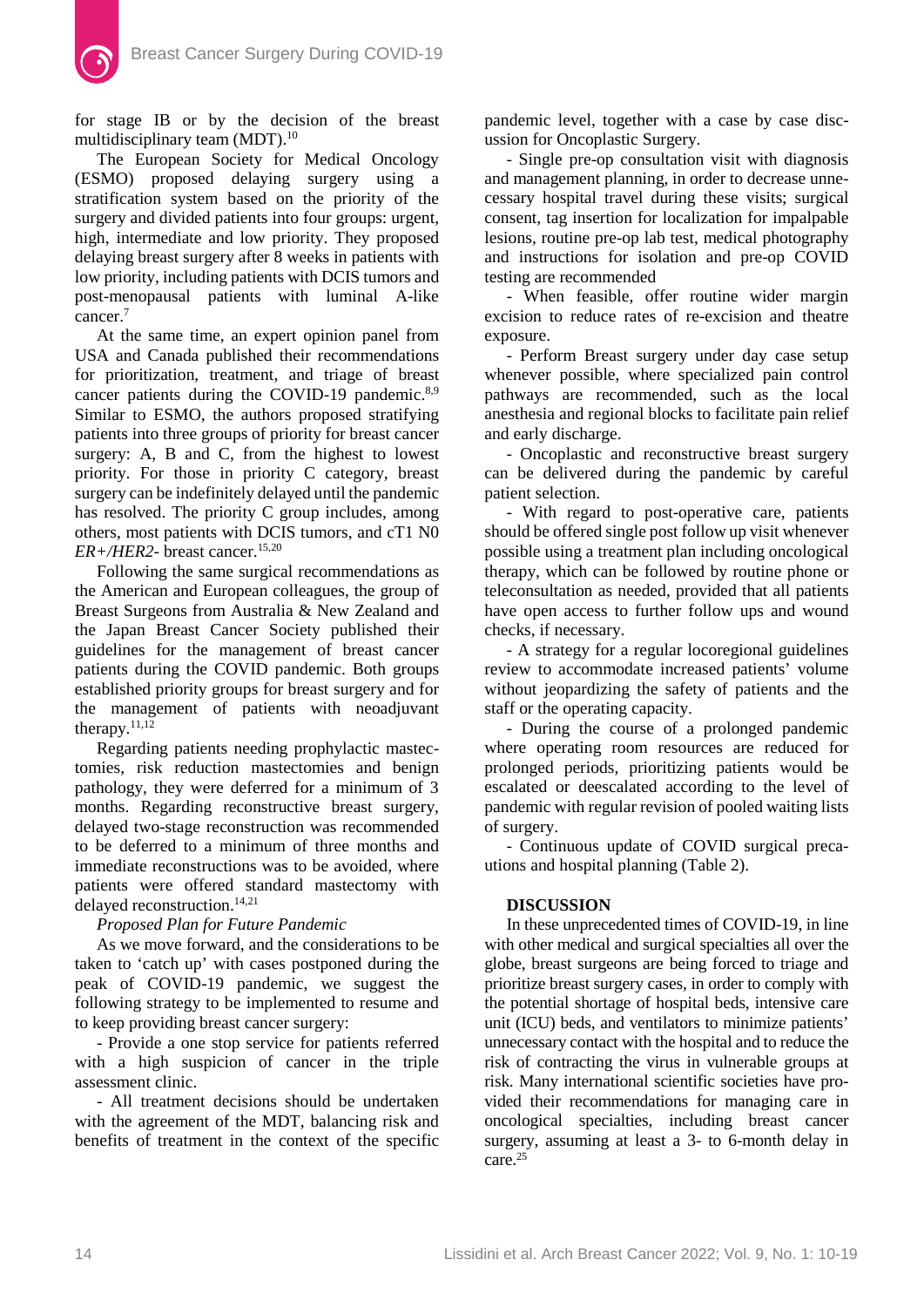

#### **Table 2**. Ideal model of COVID-19 free breast cancer center (M: mandatory; O: optional but highly recommended)

| <b>Hospital Facilities and Resources</b> |  |  |
|------------------------------------------|--|--|
|------------------------------------------|--|--|

- Enable a front desk with the followings tasks: temperature check, provide masks and gloves for both staff and patients (M)
- Establish a standardized clinical pathway for breast cancer patients at each unit (M)
- Re-organize outpatient clinic activity (M)
- Promote the use of telemedicine (M)
- Establish a strict schedule appointment (encouraging patients and staff to comply with it) (M)
- Guarantee appropriate use of personal protection equipment
- Prepare a well-stablished protocol for equipment and rooms disinfection adhered to universal protection principles (M)
- Offer patients free telephone psychological support both before and after admission (O)

| <b>Staff recommandations</b>                                                                                                                                                                                                              | <b>Patients and visitors recommandations</b>                                                                                                            |  |  |  |
|-------------------------------------------------------------------------------------------------------------------------------------------------------------------------------------------------------------------------------------------|---------------------------------------------------------------------------------------------------------------------------------------------------------|--|--|--|
| Renew surgical mask daily (M)<br>$\sim$<br>Temperature check daily before and after work<br>(M)<br>- Work in two groups $(O)$ :<br>o 2 weeks active working at hospital<br>2 weeks working remotely at home by<br>$\circ$<br>telemedicine | Surgical mask inside the hospital (M)<br>Temperature check before entering hospital or<br>admission (M)<br>Negative COVID test day before admission (M) |  |  |  |
| - COVID-19 PCR Test weekly<br>Quarantine for symptomatic or positive for<br>COVID-19 PCR test<br>- Follow considerations for optimum surgeon<br>protection before, during, and after operation *                                          | (Well-organized transfer circuit to COVID centers if<br>positive or suspected by diagnostic tests)                                                      |  |  |  |

\*available at https://www.facs.org/covid-19/clinical-guidance/surgeon-protection

One of the challenges of delaying breast cancer surgery until the pandemic has resolved is the uncertainty regarding the time the pandemic ends. The required timing for returning surgical activity in breast cancer services to its usual activity level is still unknown. Recent studies have showed that delaying breast surgery beyond 12 weeks are associated with increased risk of mortality compared with surgery at 1- 4 weeks after diagnosis.26

More importantly, the long-term effect of cessation activities of breast screening programs is still unknown, which can cause a drastic increase in the overflow of those who need the service once it opens up.27 Screening services in many countries around the world have been stopped due to the COVID-19 crisis. The effect of this stoppage on screening programs is still unknown. In Canada, in the pre-pandemic era, approximately 300 screen-detected cancers per month were observed. These cancers would not be detected during the pandemic, because routine screening (including high-risk screening) is on hold according to a joint statement released by the Canadian Society of Breast Imaging and the Canadian Association of Radiologists. Fortunately, some experts in the field of breast imaging have proposed safety guidelines to carry out the same activity as in non-COVID times with minor restrictions.<sup>22,23</sup>

Also, in Ontario cancer surgeries declined by 40% between 15 March and 12 April 2020 compared with the same period in 2019. If fewer patients than 30% of those newly diagnosed during the pandemic are assumed to receive surgery, it could be expected that when operative resources become available, approximately 350 new cancer cases will be accumulated per month.<sup>22</sup> In addition, 1000 new cases each month (plus perhaps more, if imaging or diagnostic capacity is temporarily increased) will be diagnosed in the future. Furthermore, patients diagnosed with cancer in the weeks preceding the pandemic and a number of patients with DCIS or atypical lesions, and some awaiting additional breast procedures would not be captured by the foregoing numbers.<sup>22</sup>

A study from UK estimated that changes in healthseeking behaviors and the lack of access to essential diagnostic services resulting from national pandemic measures will result in a large number of additional deaths from breast cancer in the medium (1 year) and longer term  $(5 \text{ years})$ .<sup>24</sup>

So far, no data is available about the number of patients who have not sought medical advice or refused treatment due to contact with the virus. The consequences of the current pandemic and the effects of future waves are still not yet clear, but figures are extremely worrisome. During the COVID-19 lock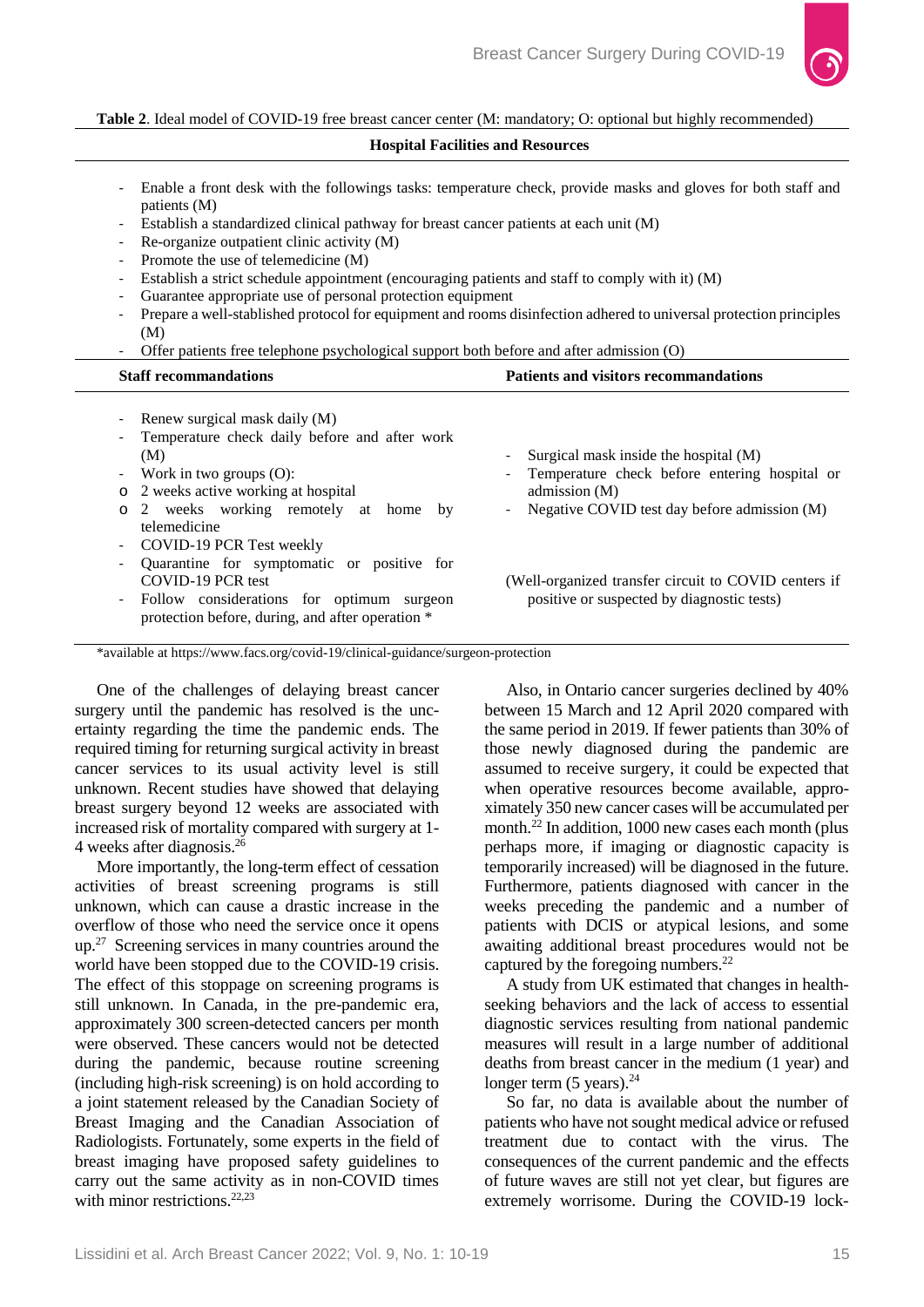down, referrals via the 2-week-wait urgent pathway for suspected cancer in England are reported to have decreased by up to 84% over a 3-month lockdown period (with an average presentational delay of 2 months per patient), resulting in an estimated 181 additional lives and 3316 life-years lost as a result of a backlog of referrals of 25%, 361 additional lives and 6632 life-years lost for a 50% backlog of referrals, and 542 additional lives and 9948 life-years lost for a 75% backlog in referrals. If more lockdown is imposed, additional estimated lives to be lost.28

On the other hand, the effects of delaying both diagnosis and treatment on women's mental health are unknown. Psychological support is an important aspect in newly diagnosed breast cancer patients, since breast cancer is a potentially life-threatening disease associated with an increased prevalence of depressive symptoms and major depression compared to populationbased patients.29 We agree with Finley *et al.* from Canada that cancer surgery must remain essential and less-overwhelmed institutions should be the first line strategy in this crisis. $21$  We go further and believe it is necessary to establish COVID-free referral centers for future waves or for global crises that would allow treating cancer patients safely and according to the standard treatment guidelines. Although Spain is one of the countries most affected by the COVID-19 pandemic, the Spanish Breast Cancer Group GEICAM has published clinical guidelines to minimize the deleterious effect of the pandemic.30 In this paper, we propose a series of measures to avoid cancellation of breast cancer surgeries given the low probability of admission to intensive care units. In accordance with our proposals, having a negative COVID-19 PCR, reducing doctor-patient contact to the minimum and avoiding long surgeries (i.e., autologous reconstruction) would allow surgical activity to continue in breast cancer patients.30

There are strong arguments to support providing surgery in breast cancer services during the pandemic under optimal safety measures:

- a. It is a simple and rapid surgery in experienced hands.
- b. A small number of patients will require admission to ICU; therefore, breast surgery does not interfere with the availability of beds for intensive care.
- c. A significant percentage of patients requiring breast surgery are suitable for a day-case procedure, so unnecessary admissions can be avoided in order to reduce patient's exposure to hospital environment.<sup>31</sup>
- d. Breast cancer is a disease that generally does not cause pain or serious symptoms, factors which can cause delay seeking advice.<sup>22</sup>

As this was an exceptional and unprecedented situation, many patients have suffered a delay in both diagnosis and treatment. To avoid this happening again, in undesirable future pandemics or possible recurrences of the current pandemic, strategies should be immediately mobilized to minimize the interruption of breast cancer treatment. Governments should provide the population COVID-19 free centers for the management of breast cancer in line with standardized safety protocols. COVID-19 pandemic had a tremendous impact on all facets of the society. It has caused enormous shifts in treatment paradigms for patients with breast cancer. There are also substantial increases in the number of avoidable cancer deaths to be expected as a result of diagnostic delays, making urgent policy interventions necessary.24

In the UK after the peak of the pandemic, *Moving Forward Recommendations* were issued from the ABS to ensure that breast surgery can be delivered safely in their individualized units, and as more theatre space became available, patients were prioritized in accordance with clinical need in the following order:<sup>32</sup>

- *ER-* patients
- *HER2+* patients

• Pre-menopausal patients & high-risk *ER+* postmenopausal patients

- Large areas of high-grade DCIS
- Post-menopausal *ER+* lower risk patients
- Remaining DCIS patients.

Although previous studies documented the elevated risk of COVID-19 in the perioperative period with relatively poorer outcomes for patients undergoing surgery, limitations exist regarding the extent to which findings can be used to guide surgical practice. $33,34$ 

A UK study on high-risk group cancer patients showed that the risk of COVID-19 following elective cancer surgery appears to be minimal, and that patients who required a post-operative inpatient admission did not show increased rates of COVID-19.35 Another multi-center observational study during the peak of the COVID-19 pandemic showed no patients presented post-operatively with COVID-19 symptoms and at 30 days, there had not been any identified COVID-19 cases. There were also no unexpected critical care admissions or deaths.<sup>36</sup> This is an important finding, which supports increasing the current operative capacity for elective cancer surgery, reassuring patients awaiting surgery and reducing some of the massive psychological stress caused by having a cancer diagnosis in the era of COVID-19. However, precautions are still important to reduce the risk of transmission of COVID-19 and providing treatment in COVID free areas.

As reopening of resources is indispensable, given the impact of further delays on screening, and given the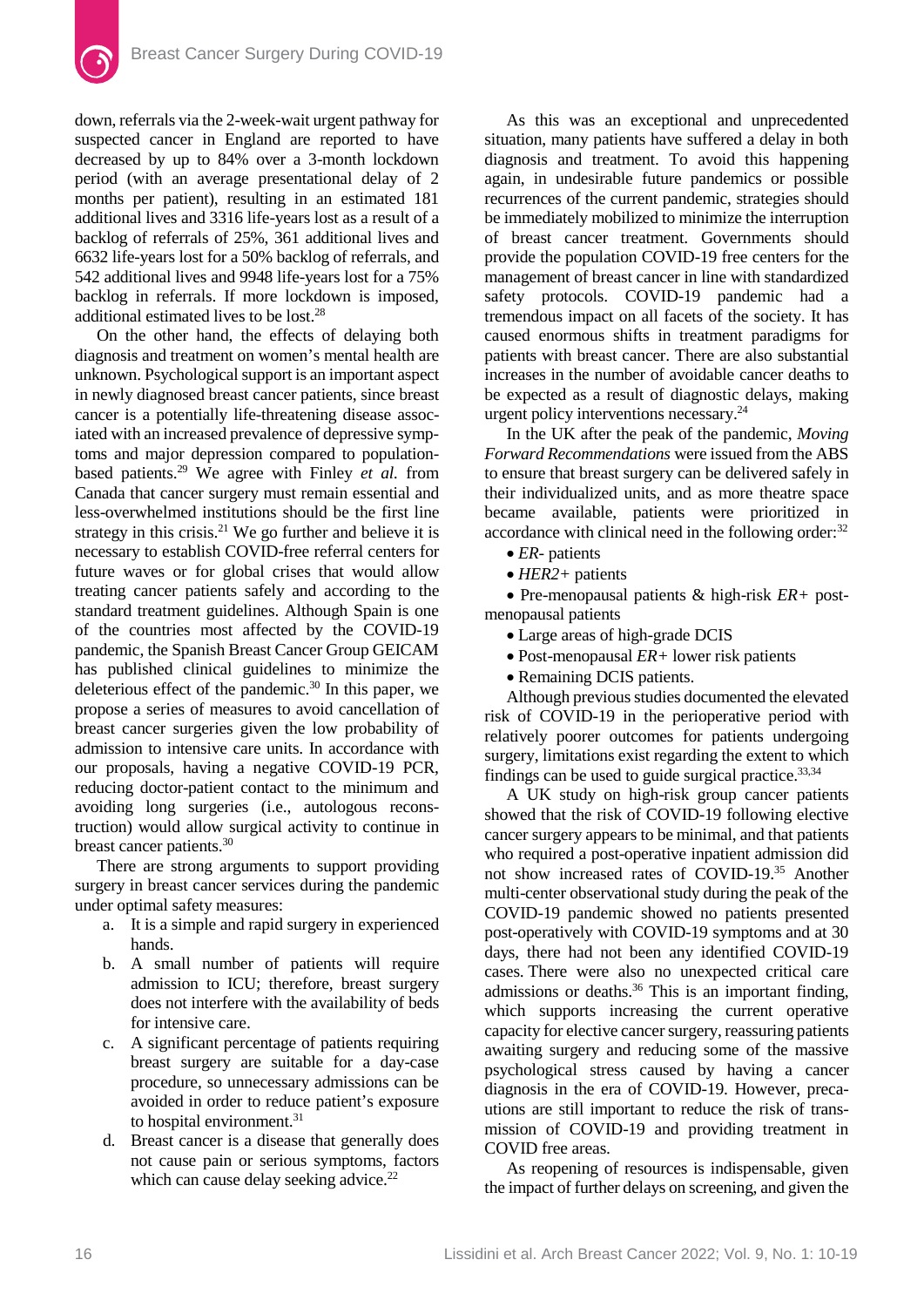

estimated burden of breast cancer cases requiring surgery, strategic planning is of paramount importance.

COVID-19 may live with us for many months and perhaps years, and there is also a considerable concern over the potentially severe impact of COVID-19 on cancer patients which occur alongside with the psychological effects that worsen patients' well-being. It is important to consider the needs of cancer patients at the same level as those receiving care for COVID-19 and other illnesses. Knowing that the individual is at higher risk of serious complication if infected by COVID-19, loneliness and isolation as a result of social distancing, and the underlying constant fear of the cancer, and the stigma of being left with a deformity after breast cancer surgery without reconstruction, patients' feelings of uncertainty associated with their prognosis and emotional distress have negative effects on clinical outcomes in cancer patients.37,38

#### **REFERENCES**

- 1. Zhu N, Zhang D, Wang W, Li X, Yang B, Song J, et al. A Novel Coronavirus from Patients with Pneumonia in China, 2019. New Engl J Med. 2020;382(8):727–33. doi: 10.1056/NEJMoa2001017.
- 2. World Health Organization. Statement on the second meeting of the International Health Regulations (2005) Emergency Committee regarding the outbreak of novel coronavirus (2019-nCoV), Jan 30th 2020. [Internet]. Available from: https://www.who.int/news/item/30-01-2020 statement-on-the-second-meeting-of-theinternational-health-regulations-(2005)-emergencycommittee-regarding-the-outbreak-of-novelcoronavirus-(2019-ncov).
- 3. Medicine. JHU and. Coronavirus Resource Center [Internet]. [cited 2021 Aug 15]. Available from: http://coronavirus.jhu.edu/.
- 4. Tasoulis MK, Roche N, MacNeill F. Rationalizing breast cancer surgery during the COVID-19 pandemic. Eur J Surg Oncol. 2020;46(6):1192–3. doi: [10.1016/j.ejso.2020.04.049.](https://dx.doi.org/10.1016%2Fj.ejso.2020.04.049)
- 5. England A of BS at TRC of S of. Statement from the association of breast surgery, 15th March 2020. [Internet]. [cited 2021 Jul 15]. Available from: https://associationofbreastsurgery.org.uk/media/2520 09/abs-statement-150320-v2.pdf.
- 6. England. B-TA for CS as TRC of S of. Pragmatic management of breast cancer during COVID-19 [Internet]. [cited 2021 Jul 15]. Available from: https://baso.org.uk/media/98159/covid\_19\_and\_brea st\_cancer\_march\_2020.pdf.
- 7. Oncology. ES of M. ESMO management and treatment adapted recommendations in the COVID-19 era: breast cancer [Internet]. [cited 2021 Jul 15]. Available from: http://www.esmo.org/guidelines/cancer-patient-

# **CONCLUSION**

Although in many parts of the world, it would appear that now we are past the peak of the COVID-19 pandemic, we still face the uncertainty as to the future course of the pandemic and the challenges of the second wave. It is important to reappraise continuously the guidance and to emphasize the need for new protocols under new norms to continue to deliver breast cancer surgery safely.

To conclude, a reflection from an American poet named Archibald MacLeish that should make us all think "The only thing that is normally more painful than learning from experience is not learning from it".

### **ACKNOWLEDGEMENTS**

JV was supported by a grant from the Umberto Veronesi Foundation.

# **CONFLICT OF INTEREST**

Authors declare no conflicts of interest to disclose.

management-during-the-covid-19-pandemic/breastcancer-in-the-covid-19-era 18.

- 8. Surgeons AC of. COVID 19: Elective Case Triage Guidelines for Surgical Care. Developed by the COVID 19 Pandemic Breast Cancer Consortium (this consortium is made up of representatives from the NAPBC, CoC, ASBrS, and NCCN) [Internet]. [cited 2021 Jul 15]. Available from: https://www.facs.org/- /media/files/covid19/guidance\_for\_triage\_of\_nonem ergent\_surgical\_procedures\_breast\_cancer.ashx.
- 9. Health O, Ontario. CC. Pandemic Planning Clinical Guideline for Patients with Cancer. March 10 2020 [Internet]. [cited 2021 Jul 15]. Available from: [https://www.accc](https://www.accc-cancer.org/docs/documents/cancer-program-fundamentals/oh-cco-pandemic-planning-clinical-guideline_final_2020-03-10.pdf)[cancer.org/docs/documents/cancer-program](https://www.accc-cancer.org/docs/documents/cancer-program-fundamentals/oh-cco-pandemic-planning-clinical-guideline_final_2020-03-10.pdf)[fundamentals/oh-cco-pandemic-planning-clinical](https://www.accc-cancer.org/docs/documents/cancer-program-fundamentals/oh-cco-pandemic-planning-clinical-guideline_final_2020-03-10.pdf)[guideline\\_final\\_2020-03-10.pdf](https://www.accc-cancer.org/docs/documents/cancer-program-fundamentals/oh-cco-pandemic-planning-clinical-guideline_final_2020-03-10.pdf)
- 10. Oncology S of S. Resource for management options of breast cancer during COVID-19 [Internet]. [cited 2021 Jul 15]. Available from: https://www.surgonc.org/wpcontent/uploads/2020/03/Breast-Resource-during-COVID-19-3.30.20.pdf
- 11. Kawate T, Yoshida A, Sugae S, Asaga S, Kaise H, Saji S, et al. Recommendations for the management of breast cancer patients during the COVID-19 pandemic from the Japan Breast Cancer Society. Breast Cancer-tokyo. 2021;28(2):247–53. doi: [10.1007/s12282-020-01214-9.](https://dx.doi.org/10.1007%2Fs12282-020-01214-9)
- 12. Zealand TBS of A and N. Guidelines relating to the COVID-19 pandemic [Internet]. [cited 2021 Jul 15]. Available from: http://www.breastsurganz.org/news/guidelinesrelating-to-the-covid-19-pandemic.
- 13. Vicini E, Galimberti V, Naninato P, Vento AR, Fontana SKR, Veronesi P. COVID-19: The European institute of oncology as a "hub" centre for breast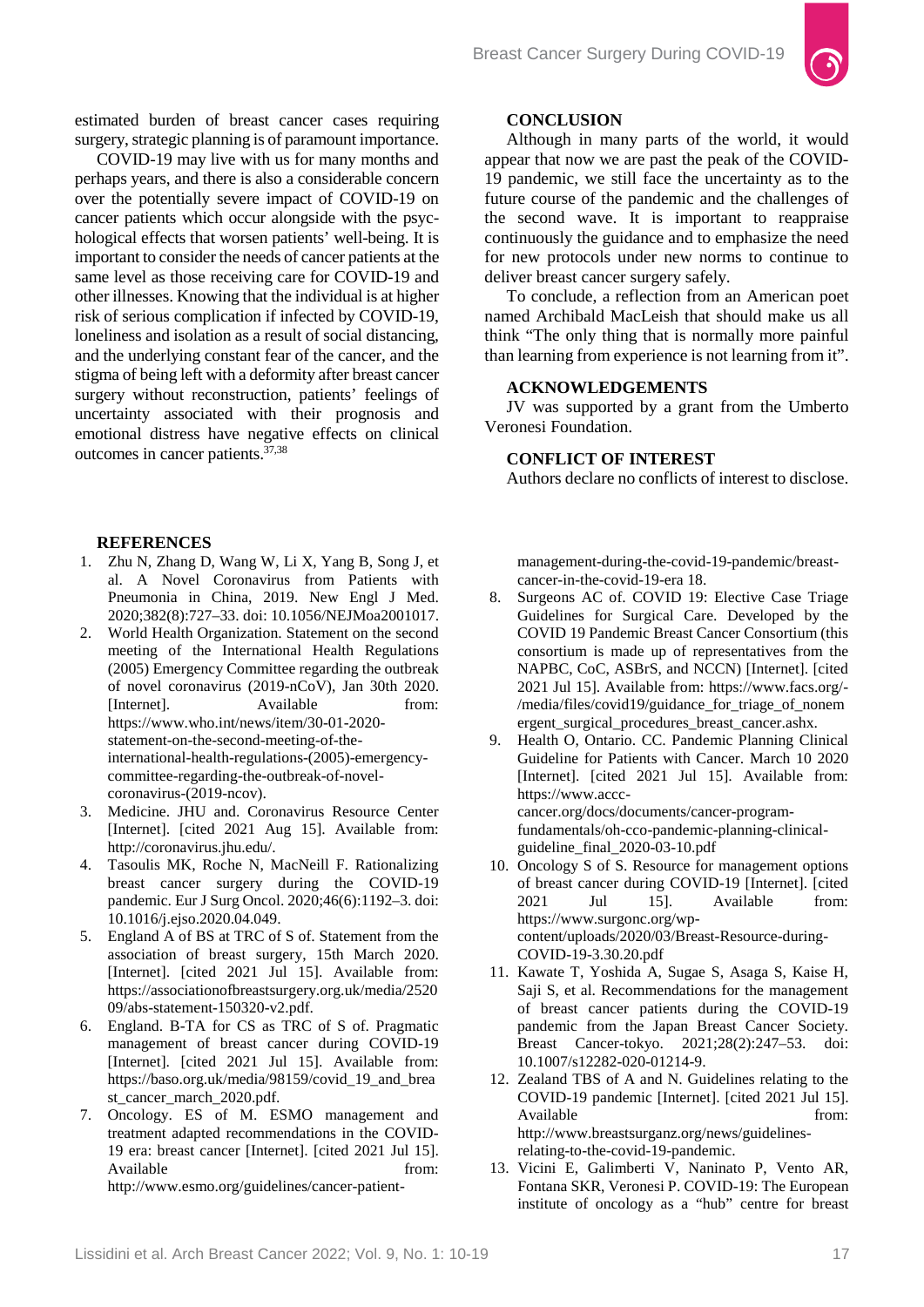cancer surgery during the pandemic in Milan (Lombardy region, northern Italy) - A screenshot of the first month. Eur J Surg Oncol. 2020;46(6):1180– 1. doi: [10.1016/j.ejso.2020.04.026.](https://dx.doi.org/10.1016%2Fj.ejso.2020.04.026)

- 14. Curigliano G, Cardoso MJ, Poortmans P, Gentilini O, Pravettoni G, Mazzocco K, et al. Recommendations for triage, prioritization and treatment of breast cancer patients during the COVID-19 pandemic. Breast. 2020;52:8–16. doi: 10.1016/j.breast.2020.04.006.
- 15. Dietz JR, Moran MS, Isakoff SJ, Kurtzman SH, Willey SC, Burstein HJ, et al. Recommendations for prioritization, treatment, and triage of breast cancer patients during the COVID-19 pandemic. the COVID-19 pandemic breast cancer consortium. Breast Cancer Res Tr. 2020;181(3):487–97. doi: 10.1007/s10549-020-05644-z.
- 16. Al‐Shamsi HO, Alhazzani W, Alhuraiji A, Coomes EA, Chemaly RF, Almuhanna M, et al. A Practical Approach to the Management of Cancer Patients During the Novel Coronavirus Disease 2019 (COVID‐19) Pandemic: An International Collaborative Group. Oncologist. 2020;25(6):e936– 45. doi: 10.1634/theoncologist.2020-0213.
- 17. System NH. Guidance for trusts on the management of non-coronavirus patients requiring acute treatment: cancer (Nov 2020). [Internet]. Available from: https://www.nice.org.uk/Media/Default/About/COVI D-19/Specialty-guides/cancer-and-COVID-19.pdf.
- 18. Thomas D, Maxwell W, Archer C, Rigg A, Hickish T, Dent J, et al. Abstract OT3-17-03: Impact of the Oncotype DX breast cancer assay on treatment decisions in a UK population of patients with oestrogen receptor positive early breast cancer with 1- 3 lymph nodes positive who are candidates for chemotherapy, but for whom the benefits are uncertain - Interim results. Ongoing Clin Trials. 2020;OT3-17-03-OT3-17–03. doi: 10.1158/1538- 7445.
- 19. Brunt AM, Haviland J, Sydenham M, Algurafi H, Alhasso A, Bliss P, et al. FAST Phase III RCT of Radiotherapy Hypofractionation for Treatment of Early Breast Cancer: 10-Year Results (CRUKE/04/015). Int J Radiat Oncol Biology Phys. 2018;102(5):1603–4. doi: [10.1016/j.ijrobp.2018.08.049.](https://doi.org/10.1016/j.ijrobp.2018.08.049)
- 20. Mansfield SA, Abdel‐Rasoul M, Terando AM, Agnese DM. Timing of Breast Cancer Surgery—How Much Does It Matter? Breast J. 2017;23(4):444–51. doi: [10.1111/tbj.12758.](https://doi.org/10.1111/tbj.12758)
- 21. Finley C, Prashad A, Camuso N, Daly C, Aprikian A, Ball CG, et al. Guidance for management of cancer surgery during the COVID-19 pandemic. Can J Surg. 2020;63(2):S2–4. doi: 10.1503/cjs.005620.
- 22. Berger-Richardson D, Ko G, Hong NJL. Preparing for the Renaissance: Treating Breast Cancer during the COVID-19 Pandemic and Planning for a Safe Re-Emergence to Routine Surgical Care within a Universal Health Care System. Curr Oncol. 27(3):163–8. doi: 10.3747/co.27.6699.
- 23. Seely JM, Scaranelo AM, Yong-Hing C, Appavoo S, Flegg C, Kulkarni S, et al. COVID-19: Safe Guidelines for Breast Imaging During the Pandemic.

Can Assoc Radiologists J. 2020;71(4):459–69. doi: 10.1177/0846537120928864.

- 24. Maringe C, Spicer J, Morris M, Purushotham A, Nolte E, Sullivan R, et al. The impact of the COVID-19 pandemic on cancer deaths due to delays in diagnosis in England, UK: a national, population-based, modelling study. Lancet Oncol. 2020;21(8):1023–34. doi: 10.1016/S1470-2045(20)30388-0.
- 25. Bartlett DL, Howe JR, Chang G, Crago A, Hogg M, Karakousis G, et al. Management of Cancer Surgery<br>Cases During the COVID-19 Pandemic: Cases During the COVID-19 Considerations. Ann Surg Oncol. 2020;27(6):1717– 20. doi: 10.1245/s10434-020-08461-2.
- 26. Shin DW, Cho J, Kim SY, Guallar E, Hwang SS, Cho B, et al. Delay to Curative Surgery Greater than 12 Weeks Is Associated with Increased Mortality in Patients with Colorectal and Breast Cancer but Not Lung or Thyroid Cancer. Ann Surg Oncol. 2013;20(8):2468–76. doi: 10.1245/s10434-013-2957 y.
- 27. Yin K, Singh P, Drohan B, Hughes KS. Breast imaging, breast surgery, and cancer genetics in the age of COVID‐19. Cancer. 2020;126(20):4466–72. doi: 10.1002/cncr.33113.
- 28. Sud A, Torr B, Jones ME, Broggio J, Scott S, Loveday C, et al. Effect of delays in the 2-week-wait cancer referral pathway during the COVID-19 pandemic on cancer survival in the UK: a modelling study. Lancet Oncol. 2020;21(8):1035–44. doi: 10.1016/S1470-2045(20)30392-2.
- 29. Christensen S, Zachariae R, Jensen AB, Væth M, Møller S, Ravnsbæk J, et al. Prevalence and risk of depressive symptoms 3–4 months post-surgery in a nationwide cohort study of Danish women treated for early stage breast-cancer. Breast Cancer Res Tr. 2009;113(2):339–55. doi: 10.1007/s10549-008-9920.
- 30. Martin M, Guerrero-Zotano A, Montero Á, Jara C, Filipovich E, Rojo F, et al; GEICAM Spanish Breast Cancer Group Steering Committee. GEICAM Guidelines for the Management of Patients with Breast Cancer During the COVID-19 Pandemic in Spain. Oncologist. 2020 Sep;25(9):e1339-e1345. doi: 10.1634/theoncologist.2020-0363.
- 31. Ballardini B, Cavalli M, Manfredi GF, Sangalli C, Galimberti V, Intra M, et al. Surgical treatment of breast lesions at a Day Centre: Experience of the European Institute of Oncology. Breast. 2016;27:169–74. doi: 10.1016/j.breast.2016.04.002.
- 32. England A of BS as TRC of S of. Association of Breast Surgery Statement, 27th April 2020 [Internet]. [cited 2021 Jul 15]. Available from: https://associationofbreastsurgery.org.uk/media/2520 26/abs-statement-270420.pdf.
- 33. Zhang L, Zhu F, Xie L, Wang C, Wang J, Chen R, et al. Clinical characteristics of COVID-19-infected cancer patients: a retrospective case study in three hospitals within Wuhan, China. Ann Oncol. 2020;31(7):894–901. doi: 10.1016/j.annonc.2020.03.296.
- 34. Liang W, Guan W, Chen R, Wang W, Li J, Xu K, et al. Cancer patients in SARS-CoV-2 infection: a nationwide analysis in China. Lancet Oncol.